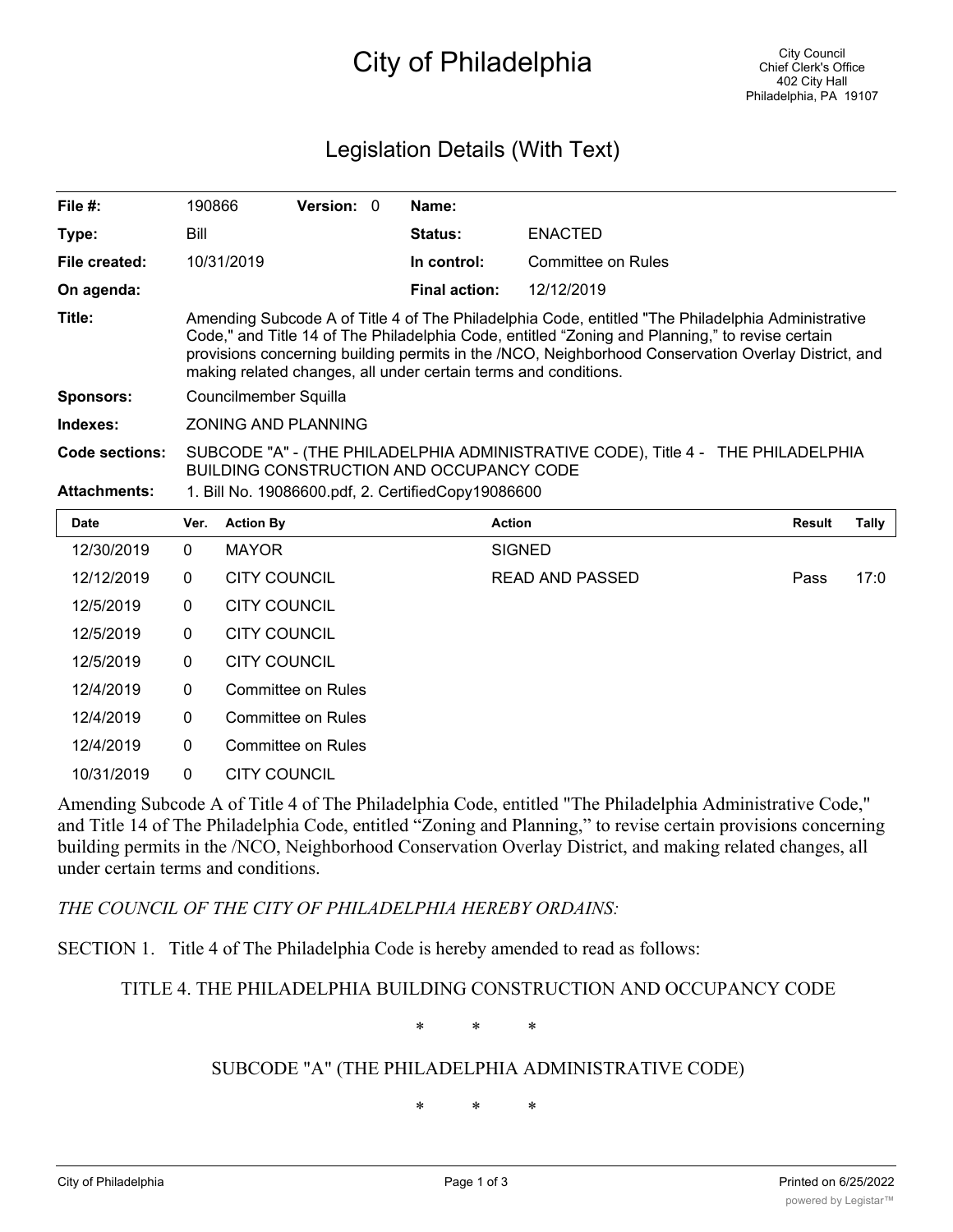#### CHAPTER 3 PERMITS

\* \* \*

#### SECTION A-305 CONSTRUCTION DOCUMENTS

\* \* \*

A-305.2.2.4 Requisite approvals. The following approvals shall be required before a demolition permit may be issued:

\* \* \*

- 7. Philadelphia City Planning Commission approval is required per Title 14 of the Philadelphia Code.
- *8. A building permit for the construction, expansion, or alteration of a new or existing building is required per Title 14 of The Philadelphia Code.*
- [8.] *9.* Authorization of the owner of the property in the form of an affidavit or a signed statement to the effect that the proposed work is authorized by the owner. The Department is authorized to accept electronic confirmation of such authorization.

\* \* \*

SECTION 2. Title 14 of The Philadelphia Code is hereby amended to read as follows:

TITLE 14. ZONING AND PLANNING

\* \* \*

CHAPTER 14-500. OVERLAY ZONING DISTRICTS

\* \* \*

§ 14-504. /NCO, Neighborhood Conservation Overlay District

\* \* \*

(1.1) Permits.

- *(a)* The regulations applicable to each /NCO district are divided into zoning regulations and design standards. Compliance with the provisions of the zoning regulations shall be a prerequisite to the issuance of a zoning permit. Compliance with the provisions of the design standards shall be a prerequisite to the issuance of a building permit.
- *(b) No building permit shall be issued for the demolition of a principal building located within an /NCO district unless a building permit has been issued for the construction, expansion, or alteration of a new or existing principal building on the same lot.*

\* \* \*